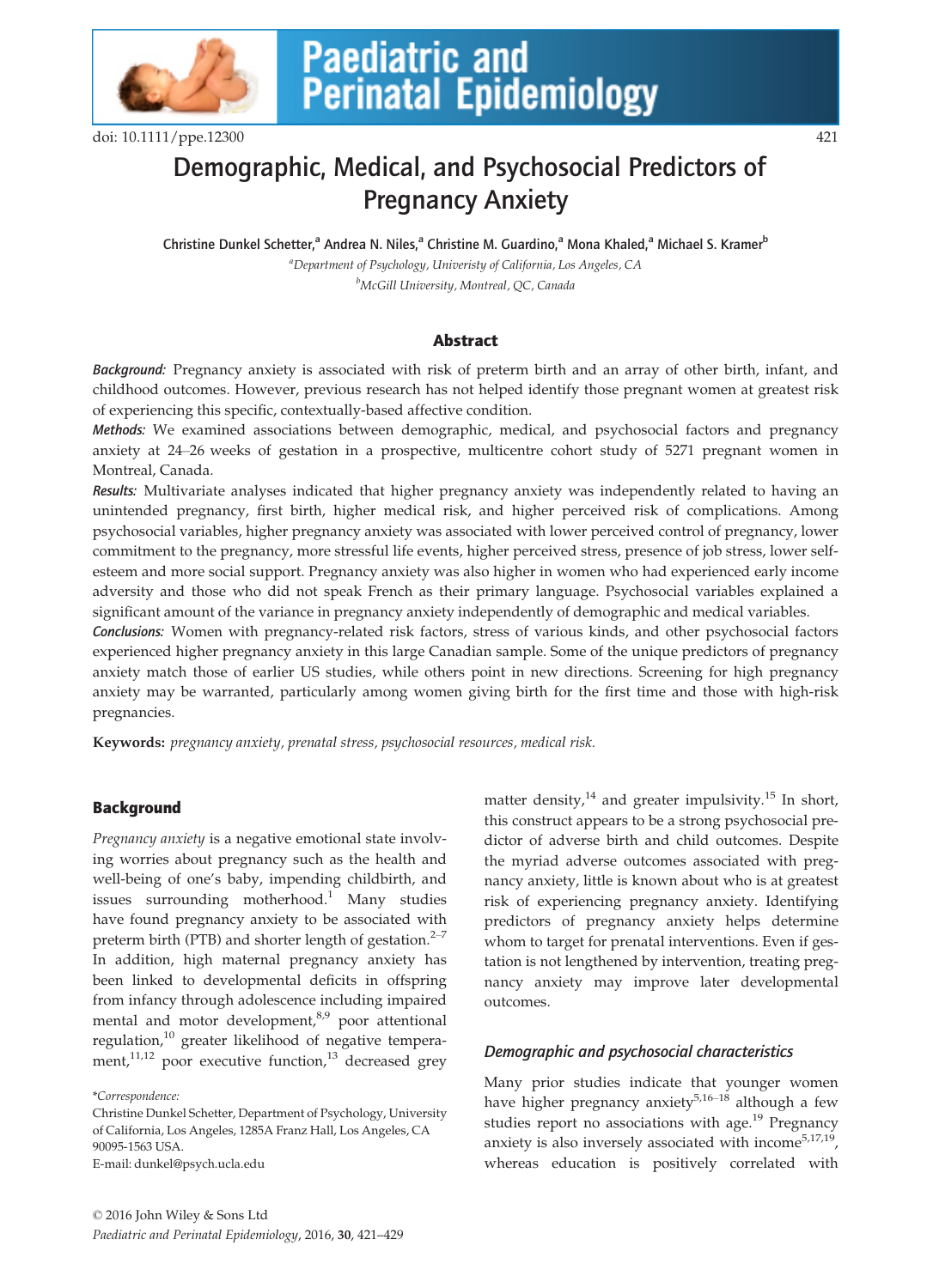pregnancy anxiety in some research, $<sup>1</sup>$  negatively cor-</sup> related in others, $16,19$  and uncorrelated in one.<sup>18</sup> In general, pregnancy anxiety is lower among women who are married and who have more social support,5,16,17 although participants who were dissatisfied in their marriages had higher pregnancy anxiety in one study.<sup>16</sup> Notably, women with higher pregnancy anxiety tend to have lower personal resources such as self-esteem, optimism, and perceived control over their pregnancies.5,17,20

#### Parity and medical risk factors

Women who have never given birth have higher rates of pregnancy anxiety<sup>17</sup> and mothers with more complicated previous birth experiences (e.g. caesarean section or a vacuum-assisted vaginal delivery) exhibited higher anxiety during a subsequent pregnancy.<sup>21</sup> Also, medical risks have been associated with higher pregnancy anxiety at 18–20 weeks of gestation but not at 30–34 weeks of gestation.<sup>17</sup> Two studies over three times in pregnancy in the US and Canada differed in findings with one finding no associations with pregnancy intendedness $^{16}$  and the other finding those with intended pregnancies had lower pregnancy anxiety.<sup>17</sup>

#### Current study

Although some studies have examined factors associated with pregnancy anxiety, few have examined several different predictors simultaneously or tested them in multiple regression models to understand independent effects. The aim of this study was to model multiple demographic, psychological, and medical factors simultaneously to predict pregnancy anxiety in a Canadian cohort of over 5000 pregnant women. We also included some variables not previously tested such as early income adversity, immigration, employment, and job stress, and we examined not only linear effects, but also curvilinear effects for the first time.

#### Methods

#### Participants and procedure

The methods for this study have been detailed elsewhere.<sup>22,23</sup> In brief, this study sample is composed of 5271 who had available data on pregnancy anxiety drawn from a study of 5337 pregnant women who delivered their babies in one of four hospitals in Montreal, Canada, between October 1999 and April 2004. The majority of women were recruited at a routine ultrasound and others during visits for prenatal blood drawing or in prenatal care clinics at the study hospitals. Eligibility requirements were age  $\geq 18$  years at expected date of delivery, singleton gestation, and fluency in French or English. Exclusion criteria were severe chronic illness requiring ongoing treatment (excepting hypertension, asthma, or diabetes), placenta previa, history of incompetent cervix in previous pregnancy, impending delivery, or a major foetal anomaly. Eligible women who agreed to participate returned for a research visit between 24 and 26 weeks of gestation (based on ultrasound). During that visit, an interview was conducted to assess demographic, psychosocial, and clinical information.

#### Measures

#### Pregnancy anxiety

Pregnancy anxiety was assessed with a four-item measure developed for the Behaviour in Pregnancy Study (BIPS).<sup>6</sup> Participants rated how often they felt anxious, concerned, afraid, and panicky about being pregnant in the past month on a 5-point scale ranging from  $(1 = never)$  to  $(5 = always)$ . Scores ranged from 4 to 20 (mean =  $7.83$ , SD =  $3.5$ ) and were positively skewed, with most participants reporting low levels of pregnancy anxiety ( $\alpha = 0.81$ ). Scores from this brief measure predicted length of gestation better than general state anxiety or perceived stress in a previous study<sup>6</sup>, and published results on this cohort showed that this measure predicted earlier delivery and higher risk of preterm birth.<sup>22</sup> In addition, this measure has been associated with hypothesised mechanisms of the effect, namely higher levels of corticotrophin-releasing hormone, a hormone that plays a role in the timing of delivery<sup>24</sup> and higher cortisol.<sup>25</sup>

#### Demographics

Demographic variables included age (continuous), marital status (cohabitating/married vs. neither), income (categorised as <\$15,000, \$15,000–<30,000, \$30,000–<50,000, \$50,000–<80, 000, ≥80,000 and treated as continuous), immigrant status (immigrant vs. non-immigrant), primary language spoken at home (French vs. other), and employment status (three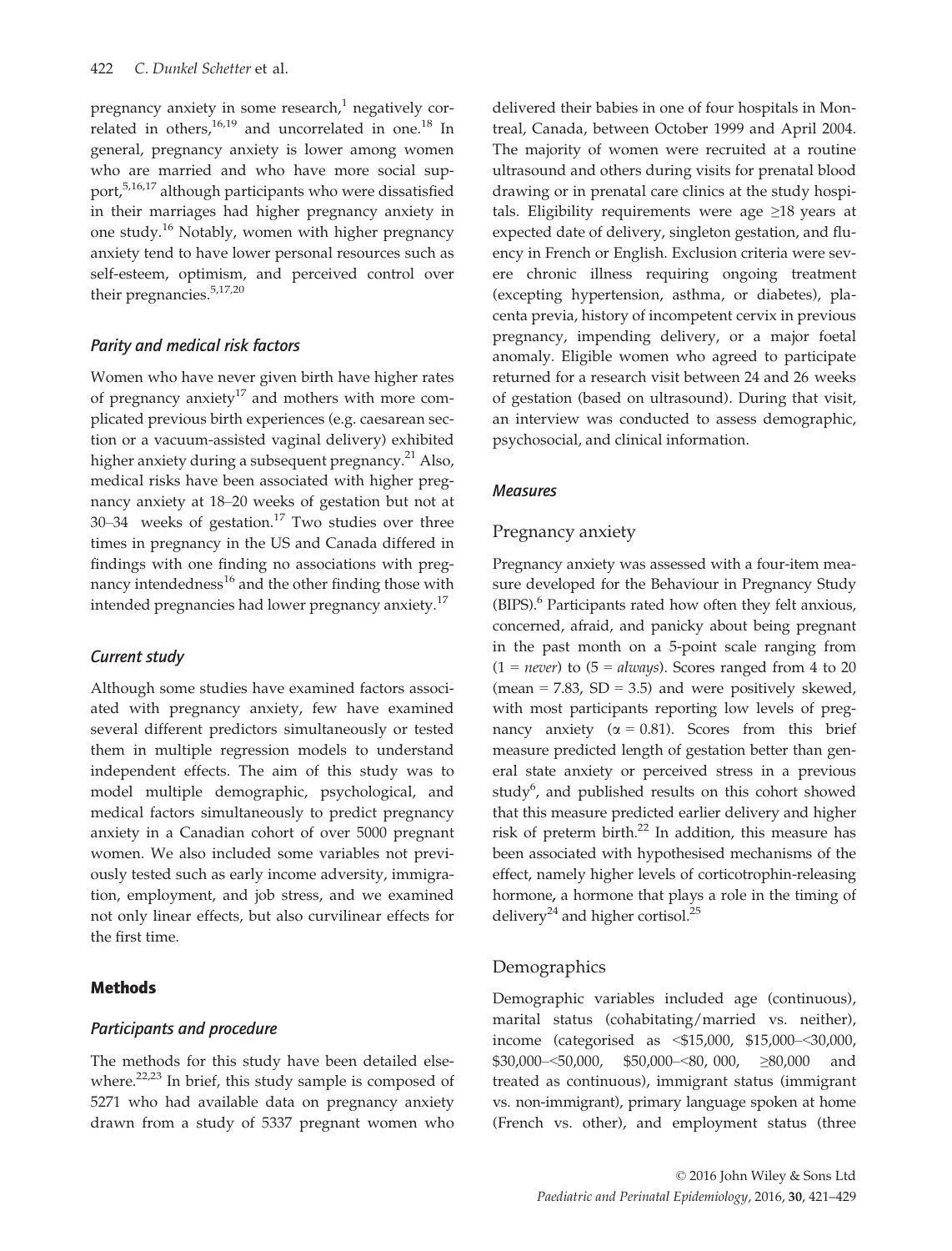categories: unemployed vs. employed with low job stress vs. employed with high job stress). The study did not collect data on race/ethnicity.

# Medical risk and pregnancy-related factors

These variables included parity (nulliparous vs. previous pregnancies), medical risk (low vs. high risk), body mass index (BMI; continuous), alcohol use (non-drinker vs.  $\geq 1$  drink per month), smoking status (non-smoker vs.  $\geq 1$  cigarette per day), pregnancy intendedness (did not intend or somewhat intended pregnancy vs. completely intended pregnancy), perceived risk of birth complications (continuous), perceived control of the pregnancy (continuous), and commitment to the pregnancy (continuous).

Participants with gestational or pre-existing diabetes, vaginal spotting or bleeding, or hospitalisation during the current pregnancy or prior pregnancy ending in stillbirth, preterm birth, or low birthweight were assigned to the high medical risk category. One item from a scale developed by Taylor  $et al.<sup>26</sup>$  was used to assess perceived risk of birth complications. Participants indicated their perception of risk of birth complications, which was collapsed into a 4-point scale (categorised as no risk, low risk, average risk, high risk). Perceived control of pregnancy was assessed using four items adapted from the internality subscale of the Parental Health Belief Scale<sup>27</sup> including 'There is nothing I can do to make sure my child will be healthy at birth', 'I can only do what the doctor told me to do to make sure my child will be healthy at birth'. Each answered from 1 to 5 (Agree strongly to Disagree strongly) ( $\alpha = 0.64$ ). Pregnancy commitment was assessed using a 5-item measure ( $\alpha = 0.68$ ).<sup>28</sup> Due to the abbreviated nature of these two latter measures, their internal consistency was somewhat lower than those of the (original) longer versions.

#### Stress

Many variables were used to capture stress, including traditional measures (perceived stress, life events), but also residential crowding, domestic violence, and early income adversity.

Residential crowding was the number of people per room in residence (continuous). Domestic violence was assessed using the abuse assessment screen, which measures the frequency, severity, and perpetrator of violence.29 Respondents were categorised as either experiencing any violence or experiencing no violence. Perceived stress was assessed with the 4-item Perceived Stress Scale ( $\alpha = 0.79$ ).<sup>30</sup> For stressful life events, we used the Prenatal Life Events Scale, including 28 stressful events possibly experienced during pregnancy as well as how negative each event was.20,24 The number of events was multiplied by the average event negativity (severity) to yield a continuous score. Job stress was assessed using an abbreviated version of a scale developed by Karasek et al.<sup>31</sup> Participants were classified as exposed to high job stress if they were working and experienced 'high demand' and 'low control' by this measure's scoring methods. Low job stress was any other combination of the demand and control subscales. Early income adversity was assessed with a single item: 'When you were between 12 and 15 years of age, did your family lack money?' Participants responded from 0 (never) to 3 (always); responses of 'never' were categorised as 'no', while responses of 1 or higher were categorised as 'yes'.

# Low or high psychosocial resources

Psychosocial resource variables measured were social support received, unmet support needs, self-esteem, and dispositional optimism.

Social support was operationalised as the total number of persons the mother felt would help if needed and in whom she could confide (continuous).<sup>32</sup> Unmet social support needs were measured with the Arizona Social Support Interview Schedule, $33$  which assesses instrumental, emotional, informative, normative, and companionship support received. Participants with unmet needs in at least one area were categorised as having unmet support needs, while all others were categorised as having support needs met. Self-esteem was measured using an abbreviated four-item version of the Rosenberg Self-Esteem Scale ( $\alpha = 0.73$ ).<sup>34,35</sup> Dispositional optimism was assessed with four items selected from the Life Orientation Test, $36$  a standard brief measure of six items (and four fillers) that is often used in health research to assess general optimism and pessimism ( $\alpha$  = 0.73).

# Statistical analyses

Analyses were conducted using Stata 13. Missing data for predictor variables were imputed using a chained method and 20 imputed data sets followed by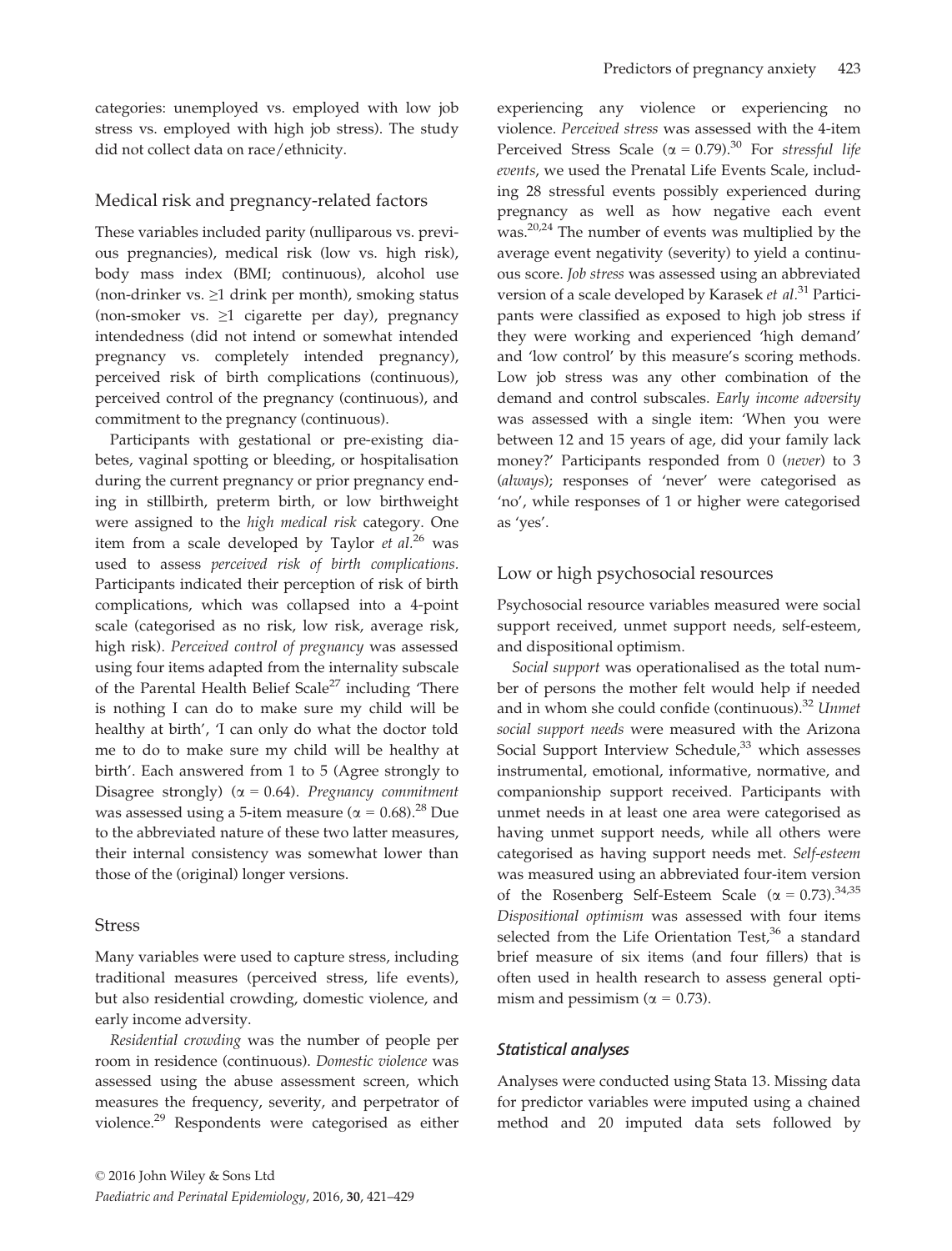deletion of imputed dependent variable values. In considering the mechanism of missing data, we determined that it is unlikely that probability of missingness depends on unobserved data. We determined that the data are likely missing at random and, therefore, assumptions for imputation are met. Percentage of missing data ranged from 0 to 7% with the exception of income, which was missing 13% of participants' responses. To select variables for inclusion in the multivariable regression model, crude associations between each potential predictor variable and pregnancy anxiety were assessed with Pearson and Point Biserial correlational tests. Following analysis of bivariate associations, we used the multiply imputed data set and multiple linear regression estimation with pregnancy anxiety as the dependent measure. Quadratic effects that were no longer significant in the multivariable regression model were removed. Residuals were normally distributed.

#### Results

Descriptive statistics for all variables are displayed in Table 1. Women were on average 29 years of age, and nearly 90% were cohabiting and/or married to their partner. Modal income was \$50,000–80,000 Canadian dollars with a range from under \$15,000 (11.8%) to over \$80,000 (21.6%); also 22% were unemployed and 26% had early income adversity. More than a quarter of the sample was composed of immigrants, and 42% did not speak French as their primary language. Over a third (35%) were high medical risk, 41% had given birth previously, and 62% intended the pregnancy. Nineteen percent drank alcohol in the past month and 16% had one cigarette/day. Overall, there was variability in stress and resources in the sample, with an average of three stressful life events in the pregnancy thus far, and 12% experiencing unmet support needs.

Correlations among the 23 predictors were examined prior to primary analyses and are displayed in Table S1 (available online). Most correlation coefficients were < 0.30 and none higher than 0.49 (between social support and optimism). Immigrants were more likely to be non-French speaking  $(r = 0.40)$ ; income was associated with age, cohabitation, and unemployment ( $r's = 0.37$ , 0.35, -0.31, respectively), and perceived stress was associated with lower commitment to pregnancy ( $r = -0.34$ ), more life events ( $r = 0.39$ ), more unmet support needs  $(r = 0.30)$ , and lower Table 1. Description of the study sample

|                                        | Mean (SD)  |               |      |  |
|----------------------------------------|------------|---------------|------|--|
|                                        | or $%$     | Range         | Ν    |  |
| Demographics                           |            |               |      |  |
| Maternal age                           | 29.4 (5.4) | 18-49         | 5268 |  |
| Cohabitating/married (% yes)           | 89.6       |               | 5248 |  |
| Income                                 |            |               |      |  |
| <15,000 CAD                            | 11.8       |               | 4613 |  |
| 15,000-<30,000 CAD                     | 15.7       |               |      |  |
| 30,000-<50,000 CAD                     | 23.2       |               |      |  |
| 50,000-<80,000 CAD                     | 27.7       |               |      |  |
| ≥80,000 CAD                            | 21.6       |               |      |  |
| Immigrated to Canada (% yes)           | 27.6       |               | 5268 |  |
| Primary language other than            | 41.7       |               | 5262 |  |
| French (% yes)                         |            |               |      |  |
| Employment                             |            |               |      |  |
| Unemployed (% yes)                     | 21.7       |               | 5190 |  |
| Low stress job (% yes)                 | 58.0       |               |      |  |
| High stress job (% yes)                | 20.3       |               |      |  |
| Medical- and pregnancy-related factors |            |               |      |  |
| Previous pregnancy (% yes)             | 41.3       |               | 5262 |  |
| High medical risk (% yes)              | 35.4       |               | 5266 |  |
| Body mass index                        | 23.7(5.1)  | $13.7 - 53.6$ | 5031 |  |
| >1 alcoholic drink/                    | 19.2       |               | 5269 |  |
| month $(\%$ yes)                       |            |               |      |  |
| ≥1 cigarette/day (%) yes               | 15.9       |               | 5224 |  |
| Intended pregnancy (% yes)             | 62.3       |               | 5270 |  |
| Perceived risk of birth complications  |            |               |      |  |
| No risk (% yes)                        | 20.8       |               | 5208 |  |
| Low risk (% yes)                       | 47.1       |               |      |  |
| Average risk (% yes)                   | 22.6       |               |      |  |
| High risk (% yes)                      | 9.6        |               |      |  |
| Perceived control of pregnancy         | 8.9(3.0)   | $4 - 20$      | 5082 |  |
| Commitment to pregnancy                | 20.3(3.2)  | $2 - 24$      | 4929 |  |
| <b>Stress</b>                          |            |               |      |  |
| Residential crowding                   | 0.6(0.3)   | $0 - 4$       | 5228 |  |
| Domestic violence (% yes)              | 6.9        |               | 5271 |  |
| <b>Perceived Stress Scale</b>          | 4.1(3.1)   | $0 - 16$      | 5267 |  |
| Stressful life events                  | 3.0(3.4)   | $0 - 29.3$    | 4946 |  |
| Early income adversity (% yes)         | 25.9       |               | 5239 |  |
| Low or high resources                  |            |               |      |  |
| Unmet support needs (% yes)            | 11.6       |               | 5261 |  |
| Self-esteem                            | 12.8(1.2)  | $4 - 16$      | 5235 |  |
| Social support                         | 4.0(1.3)   | $0 - 6$       | 5243 |  |
| Optimism                               | 11.1(2.6)  | $1 - 17$      | 5256 |  |

self-esteem  $(r = -0.46)$ . Having an intended pregnancy was associated with higher commitment as well  $(r = -0.36)$ .

As shown in Table 2, all predictors had significant crude associations with pregnancy anxiety in the expected directions, with the exception of BMI and alcohol use. Pregnancy anxiety was lower in married and French-speaking women, those born in Canada,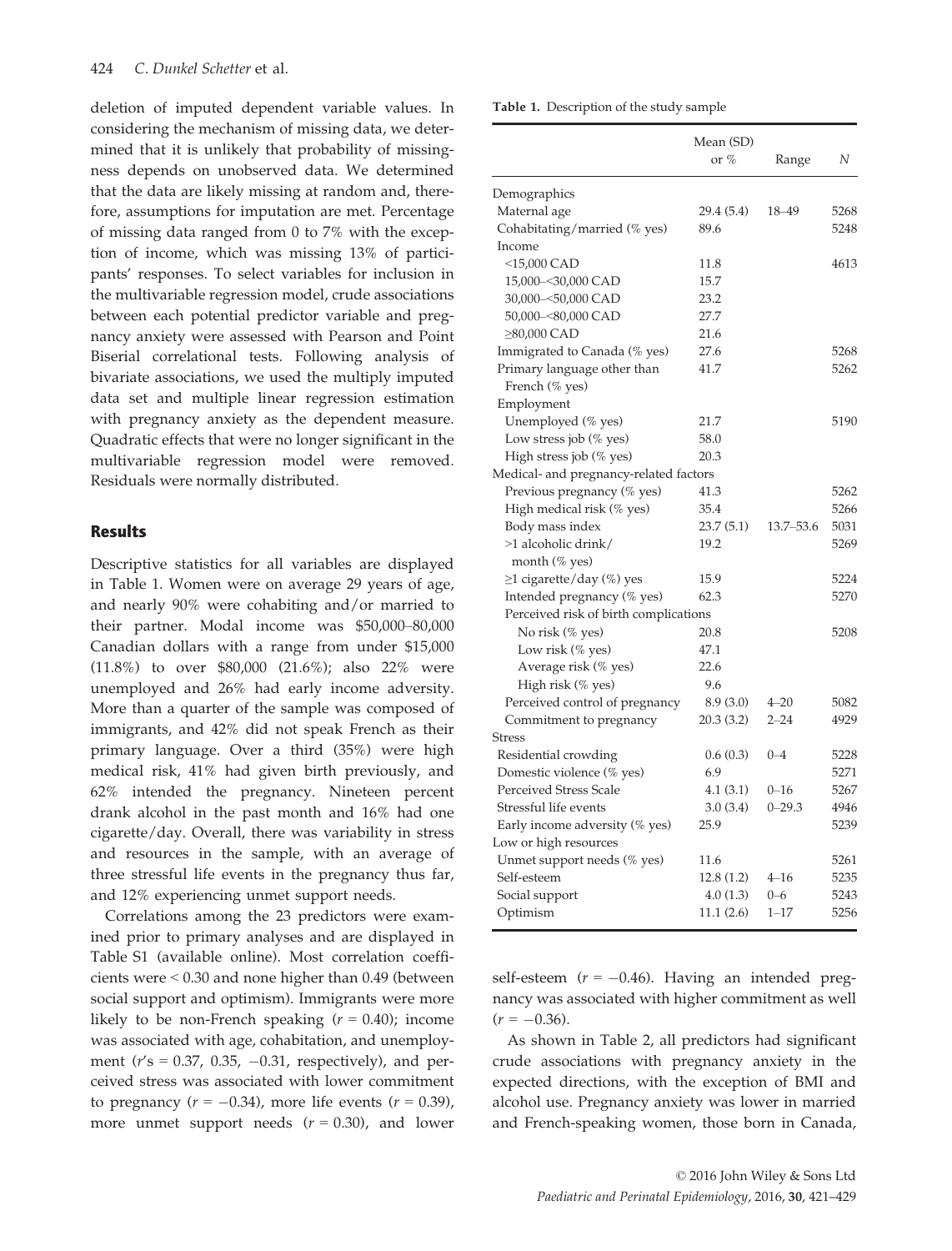|  | Table 2. Crude and adjusted associations between studied predictors and pregnancy anxiety |  |  |  |  |
|--|-------------------------------------------------------------------------------------------|--|--|--|--|
|--|-------------------------------------------------------------------------------------------|--|--|--|--|

|                                        | Bivariate regressions<br>$\beta$ (95% confidence interval) | Multiple regression (reduced)<br>$\beta$ (95% confidence interval) |
|----------------------------------------|------------------------------------------------------------|--------------------------------------------------------------------|
| Demographics                           |                                                            |                                                                    |
| Maternal age                           |                                                            |                                                                    |
| Linear                                 | $-0.37(-0.53,-0.21)$                                       | $0.00 (-0.02, 0.02)$                                               |
| Ouadratic                              | $0.01$ $(0.00, 0.01)$                                      |                                                                    |
| Cohabitating/married                   | $-1.42$ ( $-1.73$ , $-1.11$ )                              | $-0.03(-0.34, 0.28)$                                               |
| Income                                 | $-0.41$ ( $-0.49$ , $-0.33$ )                              | $0.01 (-0.21, 0.24)$                                               |
| Immigrant                              | 0.73(0.52, 0.94)                                           | $0.02 (-0.21, 0.24)$                                               |
| Non-French speaking                    | 0.83(0.64, 1.03)                                           | $0.51$ $(0.32, 0.70)$                                              |
| Unemployed ( $ref = low stress job$ )  | 0.70(0.46, 0.94)                                           | $0.04 (-0.20, 0.28)$                                               |
| High stress job (ref = low stress job) | 0.90(0.65, 1.15)                                           | 0.31(0.08, 0.53)                                                   |
| Medical- and pregnancy-related factors |                                                            |                                                                    |
| Previous pregnancy                     | $-0.47$ ( $-0.66$ , $-0.28$ )                              | $-0.81(-1.00, -0.62)$                                              |
| High medical risk                      | 0.70(0.50, 0.90)                                           | 0.31(0.13, 0.49)                                                   |
| Body mass index                        | $0.00 (-0.01, 0.03)$                                       |                                                                    |
| >1 alcoholic drink/month               | $-0.29(-0.54,-0.05)$                                       |                                                                    |
| ≥1 cigarette/day                       | 0.58(0.31, 0.84)                                           | $0.03 (-0.22, 0.28)$                                               |
| Intended pregnancy                     | $-1.44(-1.64,-1.25)$                                       | $-0.54(-0.73,-0.34)$                                               |
| Perceived risk of birth complications  | 0.73(0.62, 0.83)                                           | 0.43(0.33, 0.53)                                                   |
| Perceived control of pregnancy         |                                                            |                                                                    |
| Linear                                 | $-0.53$ ( $-0.71$ , $-0.36$ )                              | $-0.10$ ( $-0.13$ , $-0.07$ )                                      |
| Ouadratic                              | $0.02$ $(0.01, 0.02)$                                      |                                                                    |
| Commitment to pregnancy                | $-0.36$ ( $-0.39$ , $-0.33$ )                              | $-0.18$ ( $-0.21$ , $-0.15$ )                                      |
| Stress                                 |                                                            |                                                                    |
| Residential crowding                   | 1.04(0.67, 1.41)                                           | $-0.16$ ( $-0.56$ , 0.22)                                          |
| Domestic violence                      | 1.40(1.03, 1.77)                                           | $0.12 (-0.23, 0.46)$                                               |
| Perceived Stress Scale                 | $0.44$ $(0.41, 0.47)$                                      | 0.25(0.22, 0.29)                                                   |
| Stressful life events                  | 0.21(0.18, 0.24)                                           | 0.03(0.00, 0.06)                                                   |
| Early income adversity                 | 1.04(0.82, 1.25)                                           | 0.23(0.02, 0.42)                                                   |
| Low or high resources                  |                                                            |                                                                    |
| Unmet support needs                    | 1.83(1.54, 2.12)                                           | $0.25(-0.04, 0.53)$                                                |
| Self-esteem                            | $-0.54(-0.58,-0.49)$                                       | $-0.18$ ( $-0.23$ , $-0.13$ )                                      |
| Social support                         | $-0.34$ ( $-0.41$ , $-0.27$ )                              | 0.08(0.01, 0.15)                                                   |
| Optimism                               |                                                            |                                                                    |
| Linear                                 | $-0.58$ ( $-0.79$ , $-0.38$ )                              | $-0.33(-0.51,-0.14)$                                               |
| Ouadratic                              | 0.02(0.01, 0.03)                                           | 0.02(0.01, 0.02)                                                   |
| Model adjusted $R^2$                   |                                                            | 0.24                                                               |

with higher family incomes, low stress jobs, and who were not having a first baby. Pregnancy anxiety was higher among smokers and women of high medical risk, and who perceived they were of high risk of birth complications, and who had unintended pregnancies. Pregnancy anxiety was also higher among women with higher stress, specifically those exposed to residential crowding, domestic violence, higher perceived stress, more stressful life events, and early income adversity. Pregnancy anxiety was lower in women with better psychosocial resources, namely more social support, fewer unmet needs, higher self-esteem, and higher commitment to the pregnancy.

In addition to these effects, we found significant quadratic relationships with maternal age, optimism, and perceived control of pregnancy (see Figure 1). As shown in Figure 1, pregnancy anxiety was associated in a curvilinear manner with older age, higher optimism, and increasing perceived control of the pregnancy.

We then ran two multiple regression models. First, we included only demographics, nulliparity, and medical risk. All of these variables were highly significant in prediction of pregnancy anxiety ( $P < 0.001$ ) with the exception of age (neither quadratic nor linear), and being unemployed (adjusted R squared  $= 0.06$ ). We next examined all predictors of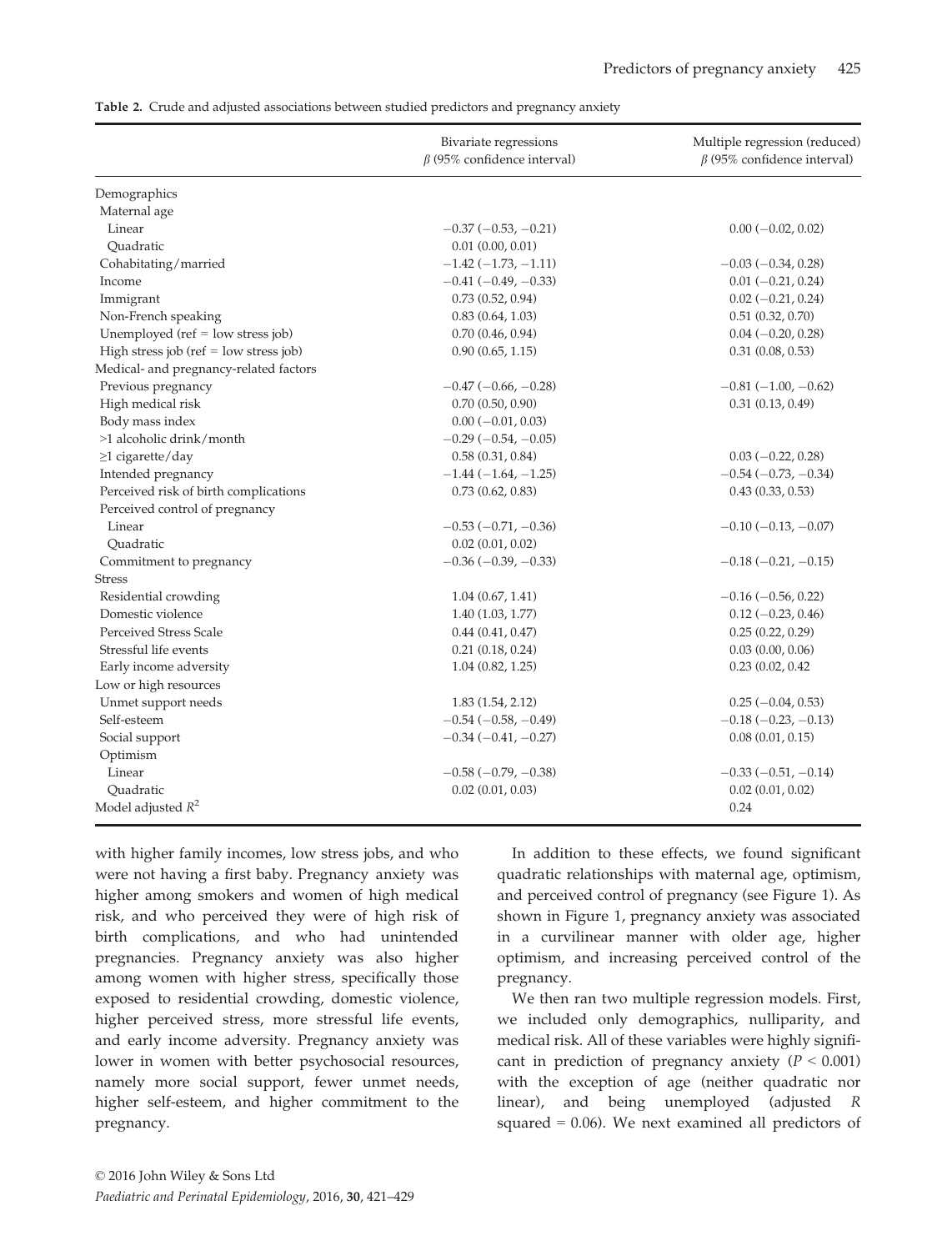

Figure 1. Quadratic crude associations (with 95% confidence interval) for age, optimism, and perceived control of pregnancy.

pregnancy anxiety in a multiple regression model, leaving out those non-significant at the bivariate level (BMI, alcohol use). Also, the quadratic effects of age and perceived control of pregnancy were no longer significant in this analysis, thus only linear terms were retained in the final model (see Table 2, right column). The full final model with all predictors had an adjusted  $R^2$  of 0.24. Higher pregnancy anxiety was associated independently with each of the following variables: primary language other than French, having a first birth, unintended pregnancy, higher medical risk, higher perceived risk of birth complications, lower perceived control, lower commitment to the pregnancy, higher perceived stress, more stressful life events, high job stress, early income adversity, lower self-esteem, and more social support. In addition, as shown in Figure 2, pregnancy anxiety was associated in a curvilinear manner with optimism, such that moderate levels of optimism were associated with the lowest pregnancy anxiety whereas very low or very high levels of optimism were associated with higher pregnancy anxiety.

#### Comment

In this study, we examined potential predictors of pregnancy anxiety using a well-validated, brief measure of pregnancy anxiety administered to a large cohort of pregnant women in Canada. Our results replicate prior findings for some predictors and



Figure 2. Quadratic association (with 95% confidence interval) between optimism and pregnancy anxiety.

provide new evidence for several factors not previously studied. In prior studies, demographic factors, namely maternal age, income, and marital status were associated with pregnancy anxiety.<sup>5,16–19</sup> Here, we also found strong associations with these and other known risk factors. However, when psychosocial variables were in the model, these effects were no longer significant with the exception of speaking a primary language at home other than French. Thus, the associations of pregnancy anxiety with variables such as maternal age, income, and marital status may be explained by resulting psychosocial resources and stressors as mediators, rather than by these demographic factors directly. We suggest that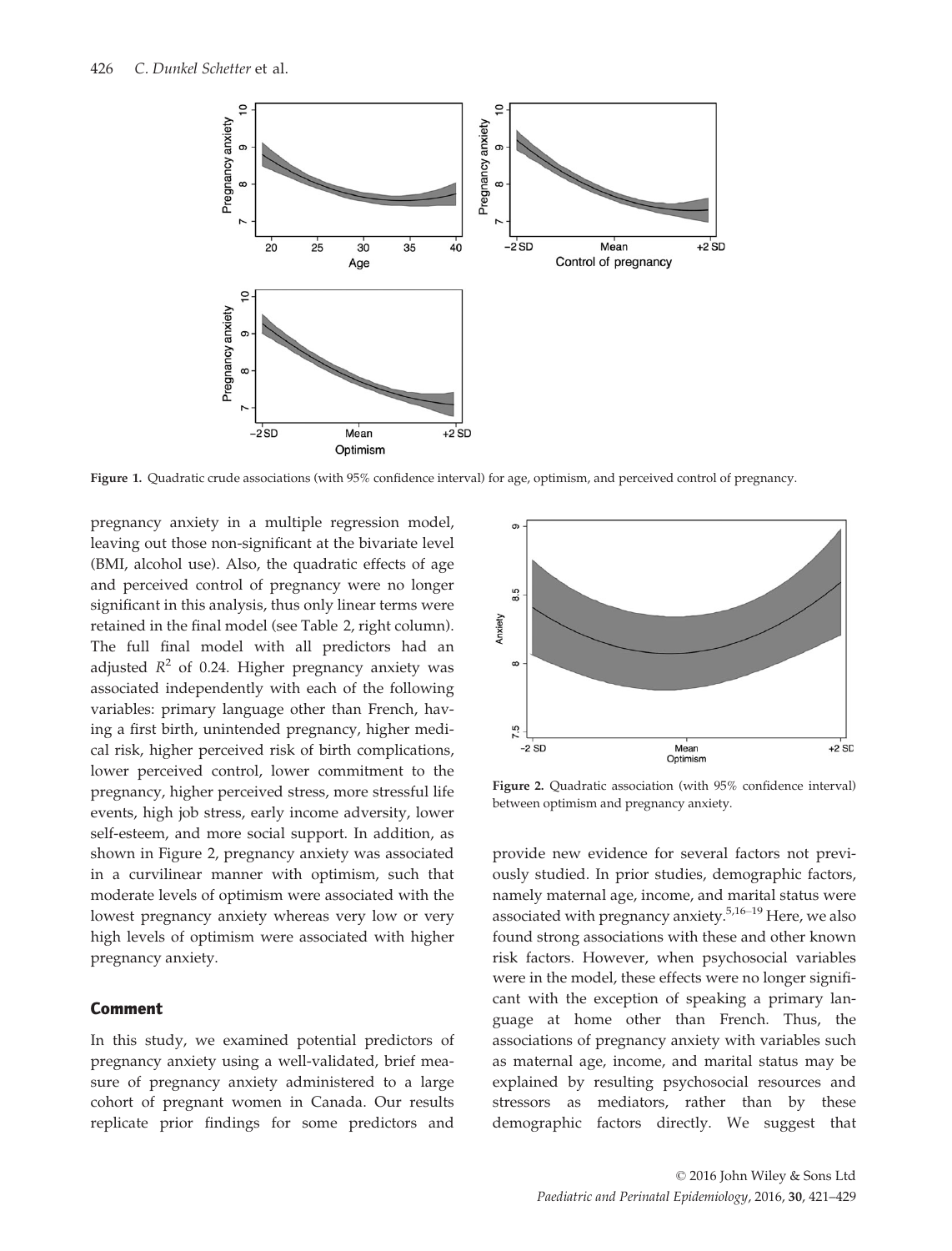demographics are antecedents or endogenous factors that would be expected to work through more proximal and current psychosocial factors, as they did here.

Speaking a language other than French at home was the only demographic characteristic still associated with higher pregnancy anxiety with psychosocial variables in the model. A possible explanation is that women who do not speak the predominant language in the province (Quebec) may have more difficulty communicating with healthcare providers or face stigma stemming from their inability to speak the local language leading to higher pregnancy anxiety. Although this interpretation cannot be tested using the present data, it suggests that any women who do not speak the predominant language used in healthcare settings (such as Spanish speakers in the United States) may be more likely to experience pregnancy anxiety.

Consistent with expectations and prior research, significant medical and pregnancy-related predictors of pregnancy anxiety were first birth, high medical risk, low perceived control, and unintended pregnancy. Women who have given birth previously are typically lower in pregnancy-related anxiety, probably because having already experienced pregnancy, and childbirth, they know what to expect.<sup>16</sup> A first pregnancy is understandably associated with a woman experiencing higher anxiety regarding all facets of the construct of pregnancy anxiety – regarding this baby, this pregnancy, and this birth, as well as mothering after birth. We found that pregnancy anxiety was also higher among women who had medical risk conditions. Women at high risk due to complications in current or past pregnancies, or because of general health problems, were higher on average in pregnancy anxiety, even when adjusting for support and other resources. Little prior work has explored how a woman's perception of her own medical risk conditions contributes to pregnancy anxiety, above and beyond objective assessments of medical risk obtained from chart abstractions. Here, we find that perceiving that one has higher risk (or less control) over the pregnancy were both independently associated with higher pregnancy anxiety. Having an intended pregnancy in contrast was associated with lower pregnancy anxiety, consistent with one prior study<sup>17</sup> but contrary to another.<sup>16</sup>

Stress in various forms was associated with higher pregnancy anxiety. Women who were exposed to higher stress in their jobs, who had more stressful life events, who experienced early life adversity from low income, or who had higher general perceived stress (chronic stress) had higher levels of pregnancy anxiety. Thus, exposure to and perceptions of stress during pregnancy, and even earlier in the lifespan, may contribute to higher levels of anxiety during pregnancy. The associations between pregnancy anxiety and the various stress measures were statistically significant but of moderate magnitude ranging from 1% to 15% shared variance, underscoring that pregnancy anxiety is distinct from stress or distress.<sup>17,37</sup> Regarding causal direction, it is unlikely that pregnancy anxiety produced life stress, and more likely that life stress increased anxiety of pregnancy, although with cross-sectional analyses, it is impossible to infer causality.

Higher self-esteem was also independently associated with lower pregnancy anxiety, consistent with previous studies showing inverse relationships between pregnancy anxiety and personal resources such as mastery and self-esteem.<sup>5,17,20</sup> Although the crude association was in the expected direction, that social support was not significant in multivariate analyses is inconsistent with prior studies.<sup>5,17</sup> This suggests that other factors often confounded with social support, such as marital status or self-esteem, are more powerful here. We also found non-linear effects of dispositional optimism. Those with the lowest and highest levels of dispositional optimism had higher pregnancy anxiety whereas women with moderate levels were lower in pregnancy anxiety. These findings are consistent with prior work in a variety of health-relevant contexts such as multiple sclerosis, Parkinson's disease, and HIV where moderate dispositional optimism was most adaptive.<sup>38</sup>

Our study has a number of strengths, including its prospective cohort design, large sample size, use of validated measures, and the socioeconomically diverse population from four large maternity hospitals in Montreal. To our knowledge, this is among the largest studies to examine predictors of pregnancy anxiety with a sample of over 5000 women. The fouritem pregnancy anxiety index has strong face validity and demonstrated predictive validity; scores have been shown to predict length of gestation better than general state anxiety or perceived stress<sup>6</sup> and have been associated with an increased risk of preterm birth.<sup>22</sup> In addition, this measure has been associated with higher levels of CRH, a hormone that may play a role in the timing of delivery, $24$  and higher salivary cortisol, $25$  which is evidence that the HPA axis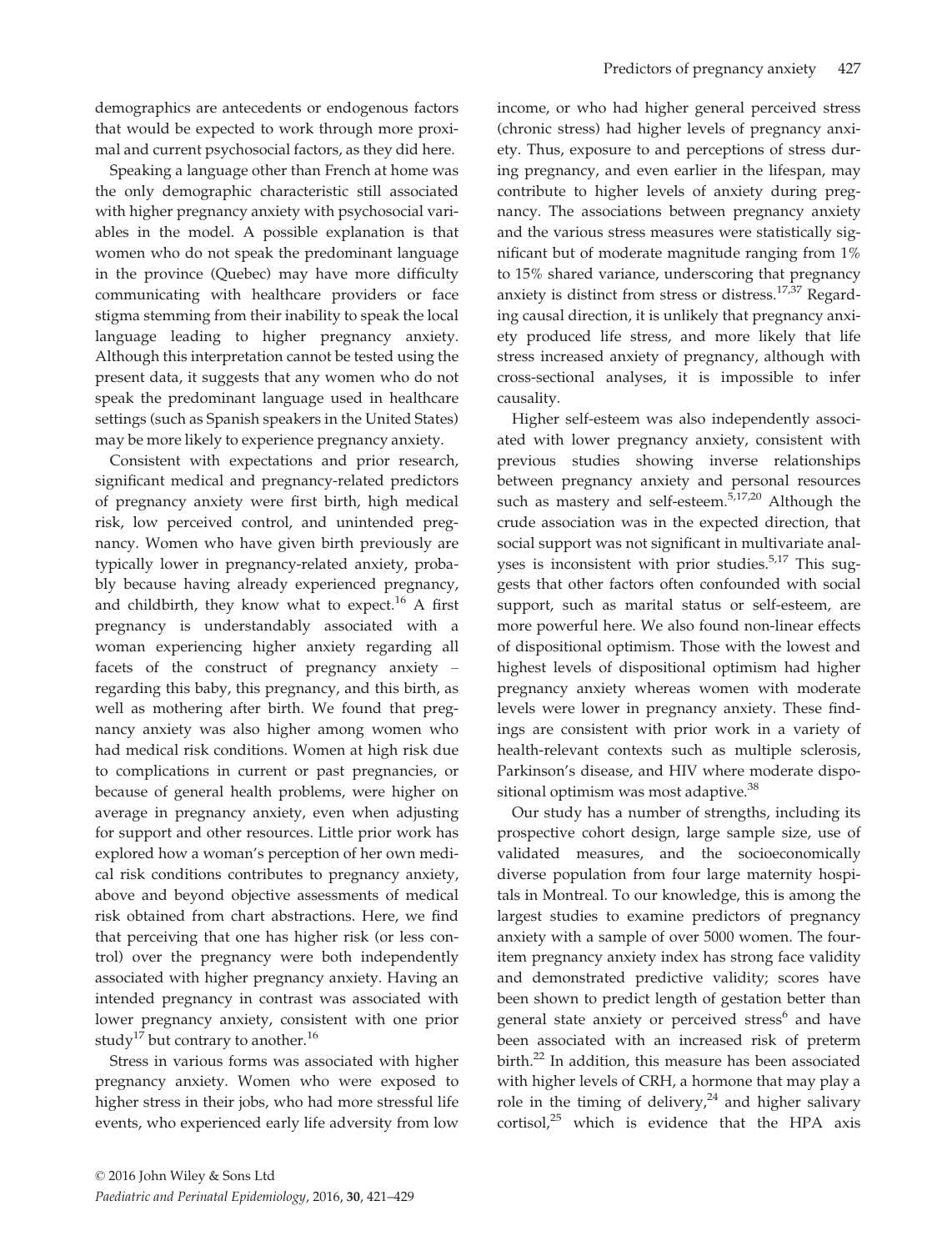mediates the effect of pregnancy anxiety on length of gestation. Although there are other published measures of pregnancy anxiety, including one of ours, $5$ the four-item adjective measure used here has proven to be particularly practical and powerful. We therefore suggest it may have value in a broader range of applications as a possible screener and way of targeting interventions. For example, women at high medical risk and those giving birth for the first time might be screened for pregnancy anxiety with this measure during prenatal care appointments.

Our analytic strategy, that is the use of multiple imputations and multiple regressions, allowed us to study a large number of potential predictors to test for independent associations with pregnancy anxiety. Nonetheless, an important limitation of our study is the fact that pregnancy anxiety and the predictors were measured only once during the second trimester of pregnancy. Finally, this study did not ascertain race/ethnicity, which has been shown to be related to pregnancy anxiety in past studies, and should be assessed in studies with high diversity on these dimensions.<sup>19,24</sup>

#### Conclusions

In conclusion, pregnancy anxiety has emerged as an important independent risk factor for adverse birth outcomes. $2-7$  It is therefore important for researchers and clinicians to develop a clearer understanding of who experiences it. Understanding the psychosocial profiles of women who experience high levels of pregnancy anxiety is a first step towards determining why this type of distress is robustly associated with subsequent adverse birth and developmental outcomes. Little evidence has been published about which subgroups of the population have higher psychosocial risk factors, and that evidence is contradictory. Our results offer some insights that replicate and extend past research and point to some groups of women who might benefit most from screening and intervention efforts. Enhanced versions of traditional interventions such as childbirth education and cognitive behavioural therapeutic methods as well as newer stress reduction interventions such as mindfulness training may be useful, although such interventions have not yet been offered to those with high pregnancy anxiety.<sup>39</sup> Further research should help in testing the benefits and potential harms of such screening and intervention.

#### References

- 1 Guardino CM, Dunkel Schetter C. Understanding pregnancy anxiety: concepts, correlates, and consequences. Zero to Three 2014; 34:12–21.
- 2 Dole N, Savitz DA, Hertz-Picciotto I, Siega-Riz AM, McMahon MJ, Buekens P. Maternal stress and preterm birth. American Journal of Epidemiology 2003; 157:14–24.
- 3 Glynn LM, Dunkel Schetter C, Hobel CJ, Sandman CA. Pattern of perceived stress and anxiety in pregnancy predicts preterm birth. Health Psychology 2008; 27:43–51.
- 4 Orr ST, Reiter JP, Blazer DG, James SA. Maternal prenatal pregnancy-related anxiety and spontaneous preterm birth in Baltimore. Maryland. Psychosomatic Medicine 2007; 69:566–570.
- 5 Rini CK, Dunkel Schetter C, Wadhwa PD, Sandman CA. Psychological adaptation and birth outcomes: the role of personal resources, stress, and sociocultural context in pregnancy. Health Psychology 1999; 18:333–345.
- 6 Roesch SC, Dunkel Schetter C, Woo G, Hobel CJ. Modeling the types and timing of stress in pregnancy. Anxiety, Stress & Coping 2004; 17:87–102.
- 7 Wadhwa PD, Sandman CA, Porto M, Dunkel-Schetter C, Garite TJ. The association between prenatal stress and infant birth weight and gestational age at birth: a prospective investigation. American Journal of Obstetrics and Gynecology 1993; 169:858–865.
- 8 Davis EP, Sandman CA. The timing of prenatal exposure to maternal cortisol and psychosocial stress is associated with human infant cognitive development. Child Development 2010; 81:131–148.
- 9 Huizink AC, deRobles Medina PG, Mulder EJH, Visser GHA, Buitelaar JK. Stress during pregnancy is associated with developmental outcome in infancy. Journal of Child Psychology and Psychiatry 2003; 44:810–818.
- 10 van den Bergh BRH, Mennes M, Stevens V, van der Meere J, Börger N, Stiers P, et al. ADHD deficit as measured in adolescent boys with a continuous performance task is related to antenatal maternal anxiety. Pediatric Research 2006; 59:78–82.
- 11 Huizink AC, Robles de Medina PG, Mulder EJH, Visser GHA, Buitelaar JK. Psychological measures of prenatal stress as predictors of infant temperament. Journal of the American Academy of Child & Adolescent Psychiatry 2002; 41:1078–1085.
- 12 Blair MM, Glynn LM, Sandman CA, Davis EP. Prenatal maternal anxiety and early childhood temperament. Stress 2011; 14:644–651.
- 13 Buss C, Davis EP, Hobel CJ, Sandman CA. Maternal pregnancy-specific anxiety is associated with child executive function at 6–9 years age. Stress 2011; 14:665–676.
- 14 Buss C, Davis EP, Muftuler LT, Head K, Sandman CA. High pregnancy anxiety during mid-gestation is associated with decreased gray matter density in 6–9-year-old children. Psychoneuroendocrinology 2010; 35:141–153.
- 15 Van den Bergh BRH, Mennes M, Oosterlaan J, Stevens V, Stiers P, Marcoen A, et al. High antenatal maternal anxiety is related to impulsivity during performance on cognitive tasks